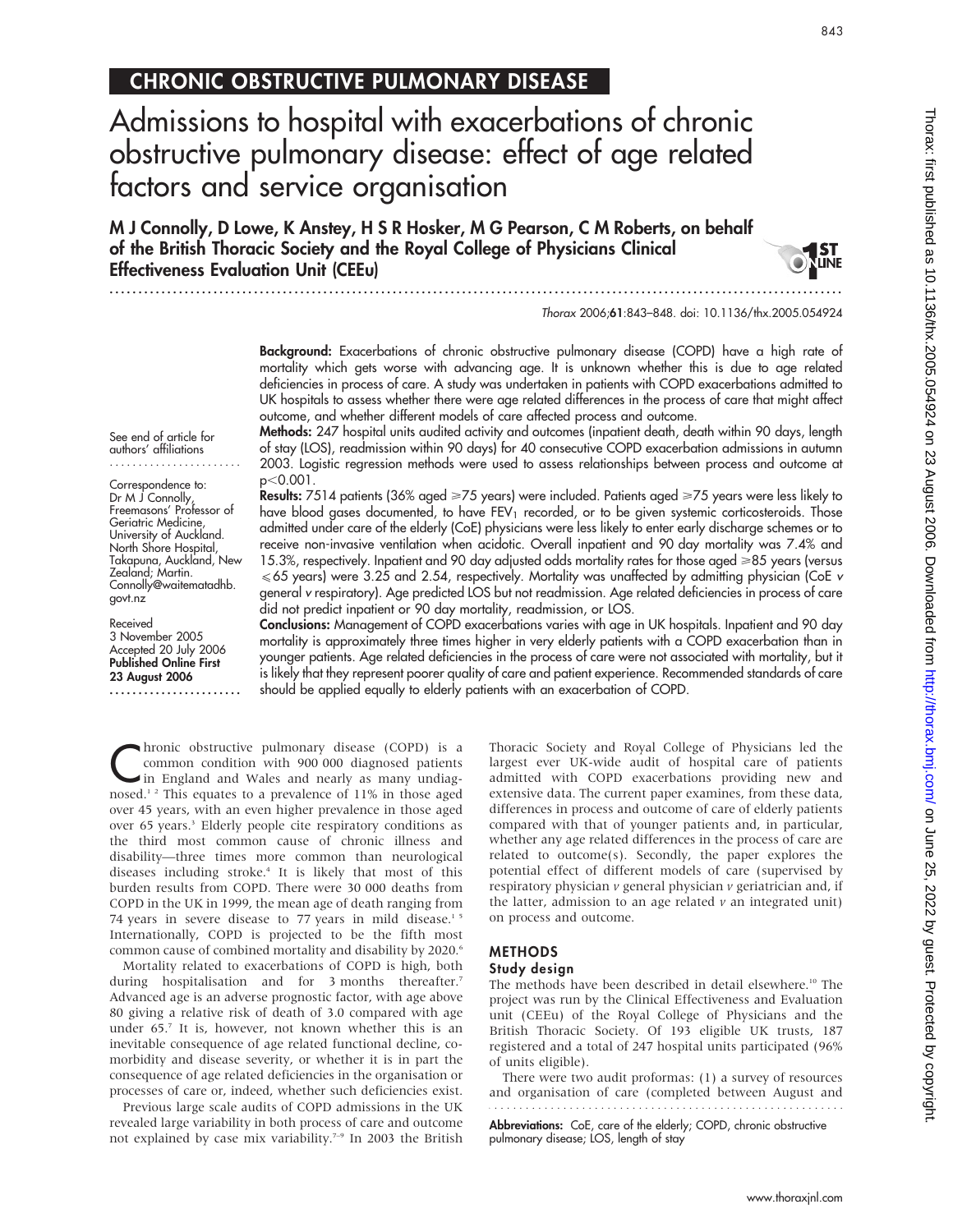October 2003); and (2) a record of clinical activity and outcomes for 40 consecutive cases per site identified prospectively from 1 September 2003 but audited from the notes retrospectively.

#### Statistical analysis

The outcomes analysed were inpatient death, death within 90 days of admission and, for discharged patients, readmission within 90 days of admission and length of stay (LOS) beyond 7 and 14 days. Logistic regression methods (SPSS Version 11; SPSS UK Inc, Woking, Surrey, UK) were used to obtain sets of independent patient case mix predictors at  $p<0.001$ . The main predictors were those found in earlier COPD exacerbation audits.<sup>79</sup> Random effects logistic regression methods involving Stata 8 statistical software (Stata Corp, College Station, TX, USA) were used to assess associations of age, admitting physician, and admissions policy with patient outcome and to obtain odds ratios after adjusting for hospital clustering and relevant case mix. Patient data were categorised mainly on clinical criteria used in previous audits, with missing data forming one of the categories.7 9 Only patient factors known at or close to admission were considered in case mix adjustment. The random effects method was unsuitable for the analysis of process of care measures because of computational problems with parameter convergence (probably caused by the much higher level of site clustering than seen for the outcome measures). Standard logistic regression methods adapted to account for clustering were used instead.

UK age-sex mortality rates for the last quarter of 2003 were used to compute the number of deaths expected in the cohort

within a 90 day outcome period.<sup>11</sup> The ratio of observed to expected mortality and the absolute excess over expected mortality was computed for different groups of patients.

### RESULTS

Patient and organisational data were available for 234 units. A few patients (5%) were entered more than once into the audit (multiple admissions), but only their first episode was analysed. Data are expressed in percentage and absolute terms and, where data were missing, the denominator is adjusted accordingly. There were 7529 patients, but 15 were excluded as neither age nor sex was recorded. The mean (SD) age was 71 (10) years, with 24% aged under 65 years, 40% aged 65– 74 years, 29% aged 75–84 years, and 7% aged  $\geq 85$  years.

### Demographic features

Patients aged over 85 years were more likely to live alone (53%  $v$  30%), require statutory social care at home (at least twice weekly) (27% v 10%), or to live in sheltered or institutional accommodation  $(28\% v 7\%)$  than patients aged under 60 with intermediate values for age cohorts between. Similarly, the oldest group were more likely to be of performance status 4 or 5 (38%  $v$  15%) and to have two or more co-morbid conditions (24%  $\nu$  12%) than the youngest group. Full details of the demographic characteristics of the patients are given in table S1 available online at the Thorax website http://www.thoraxjnl.com/supplemental.

### Admitting physician

Patients were admitted under respiratory (2216, 31%), general (3711, 52%) or care of the elderly (CoE) physicians

| Clinicodemographic characteristics of patients by admitting physician<br>Table 1 |                                                       |             |                |                                 |                                        |             |  |  |  |
|----------------------------------------------------------------------------------|-------------------------------------------------------|-------------|----------------|---------------------------------|----------------------------------------|-------------|--|--|--|
|                                                                                  | <b>Respiratory</b><br>$(n = 2216)$<br>[median age 70] |             | General        | $(n = 3711)$<br>[median age 71] | CoE<br>$(n = 1186)$<br>[median age 76] |             |  |  |  |
|                                                                                  | %                                                     | $\mathbf n$ | %              | $\mathsf{n}$                    | %                                      | $\mathbf n$ |  |  |  |
| Age (years)                                                                      |                                                       |             |                |                                 |                                        |             |  |  |  |
| $<$ 65                                                                           | 29                                                    | 637         | 25             | 32                              | 12                                     | 136         |  |  |  |
| $65 - 74$                                                                        | 39                                                    | 866         | 38             | 1424                            | 21                                     | 251         |  |  |  |
| $75 - 84$                                                                        | 28                                                    | 627         | 30             | 1119                            | 50                                     | 590         |  |  |  |
| $85+$                                                                            | $\boldsymbol{\Lambda}$                                | 86          | 6              | 236                             | 18                                     | 209         |  |  |  |
| Male                                                                             | 51                                                    | 1140        | 53             | 1961                            | 52                                     | 622         |  |  |  |
| Living alone                                                                     | 37                                                    | 777/2108    | 38             | 1320/3478                       | 45                                     | 508/1121    |  |  |  |
| Living in own home without social care                                           | 72                                                    | 1320/1831   | 70             | 2156/3067                       | 62                                     | 612/991     |  |  |  |
| Living in own home with social care                                              | 16                                                    | 297/1831    | 17             | 507/3067                        | 22                                     | 216/991     |  |  |  |
| Other (sheltered 50%; institutional 36%)                                         | 12                                                    | 214/1831    | 13             | 404/3067                        | 16                                     | 163/991     |  |  |  |
| Performance status                                                               |                                                       |             |                |                                 |                                        |             |  |  |  |
| Normal activity/strenuous activity limited                                       | 30                                                    | 603/1991    | 32             | 1059/3271                       | 26                                     | 269/1044    |  |  |  |
| Limited activity but self care                                                   | 46                                                    | 916/1991    | 46             | 1509/3271                       | 48                                     | 496/1044    |  |  |  |
| Limited self-care/bed or chair bound                                             | 24                                                    | 472/1991    | 21             | 703/3271                        | 27                                     | 279/1044    |  |  |  |
| Documented co-morbidity                                                          |                                                       |             |                |                                 |                                        |             |  |  |  |
| Heart disease                                                                    | 35                                                    | 771         | 38             | 1391                            | 44                                     | 517         |  |  |  |
| Stroke                                                                           | 5                                                     | 105         | 6              | 218                             | 8                                      | 90          |  |  |  |
| Other chest problems                                                             | 12                                                    | 260         | 10             | 385                             | 9                                      | 112         |  |  |  |
| <b>Diabetes</b>                                                                  | 10                                                    | 212         | 10             | 378                             | 10                                     | 113         |  |  |  |
| Locomotor problems                                                               | 11                                                    | 238         | 12             | 438                             | 16                                     | 193         |  |  |  |
| Visual impairment                                                                | $\overline{2}$                                        | 49          | 3              | 105                             | $\overline{4}$                         | 52          |  |  |  |
| None of the above                                                                | 45                                                    | 996         | 44             | 1624                            | 36                                     | 427         |  |  |  |
| One of the above                                                                 | 40                                                    | 885         | 33             | 1411                            | 42                                     | 494         |  |  |  |
| Two or more of the above                                                         | 15                                                    | 335         | 18             | 676                             | 22                                     | 265         |  |  |  |
| Current smoker                                                                   | 42                                                    | 903/2128    | 43             | 1508/3542                       | 35                                     | 387/1119    |  |  |  |
| Ex-smoker                                                                        | 55                                                    | 1160/2128   | 54             | 1901/3542                       | 61                                     | 679/1119    |  |  |  |
| Lifelong non-smoker                                                              | 3                                                     | 65/2128     | $\overline{4}$ | 133/3542                        | 5                                      | 53/1119     |  |  |  |
| 40+ pack years of smoking (ex/current)                                           | 61                                                    | 602/995     | 60             | 967/1610                        | 59                                     | 265/449     |  |  |  |
| Previous COPD admission or early                                                 | 69                                                    | 1458/2128   | 65             | 2264/3489                       | 62                                     | 697/1117    |  |  |  |
| discharge scheme                                                                 |                                                       |             |                |                                 |                                        |             |  |  |  |

CoE, care of elderly physician.

test with age group: all p<0.001 except for sex (p=0.58), stroke (p=0.003), other chest problems (p=0.09), diabetes (p=0.67), visual impairment (p=0.001), pack years (p=0.88), and previous COPD admission  $(p = 0.001)$ .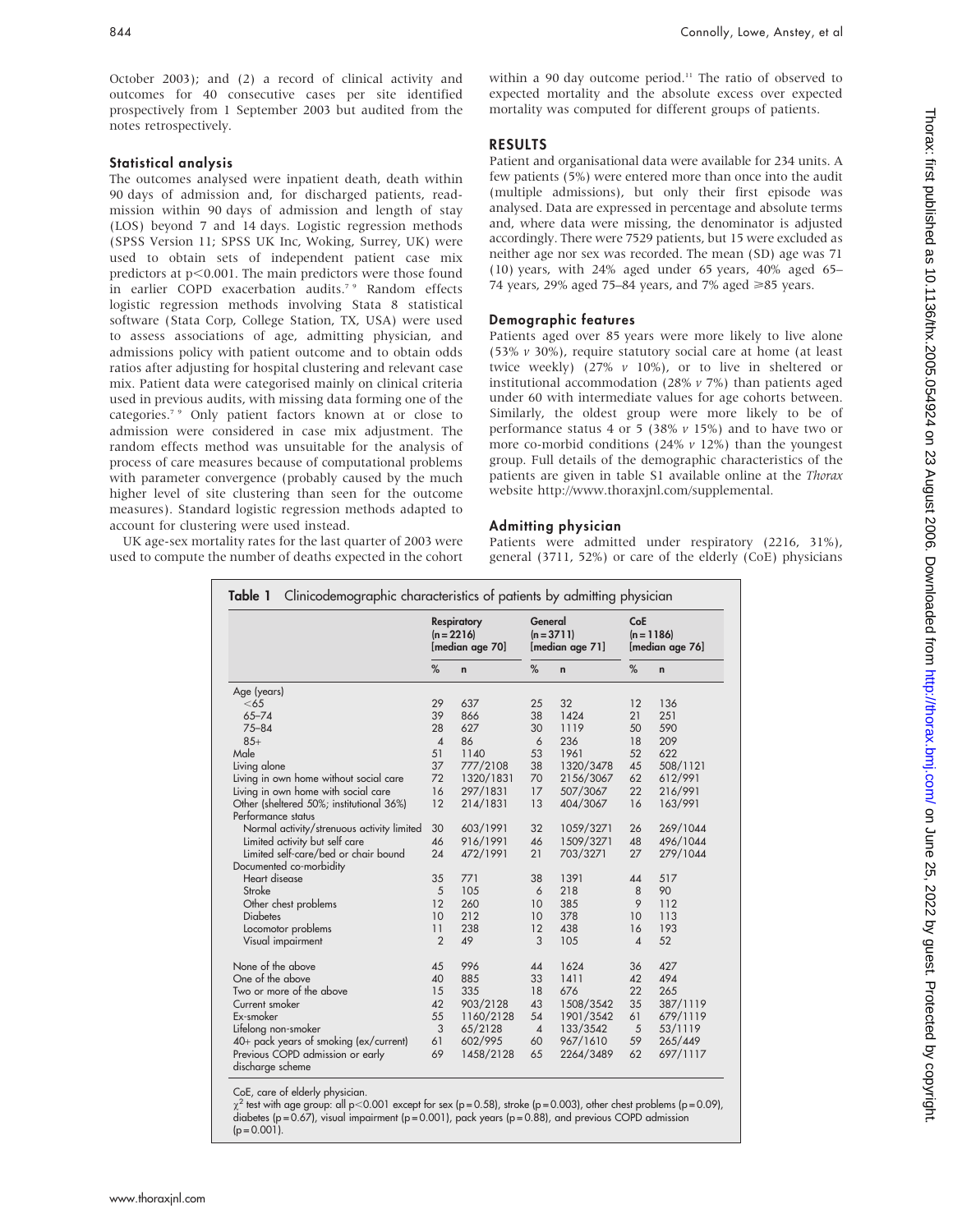|                                                           | $(n = 1798)$<br>Age $<$ 65 | [median age 59] | Age 65-74<br>$(n = 2683)$ | median age 70] |                               | Age 75-84<br>$(n = 2472)$ | [median age 79] |                               | [median age 87]<br>Age 85+<br>$(n = 561)$ |           |                         |
|-----------------------------------------------------------|----------------------------|-----------------|---------------------------|----------------|-------------------------------|---------------------------|-----------------|-------------------------------|-------------------------------------------|-----------|-------------------------|
|                                                           | $\frac{5}{6}$              |                 | $\frac{9}{6}$             |                | OR* (95% CI)                  | $\frac{5}{6}$             |                 | OR* (95% CI)                  | $\frac{9}{6}$                             |           | OR* (95% CI)            |
| Accepted by an early discharge scheme                     |                            | 243/1716        | 5                         | 399/2576       | 1.16(1.00 to 1.34)            | $\circ$                   | 368/2352        | $1.26$ (1.04 to 1.52)         |                                           | 53/532    | $0.83(0.59)$ to $1.18$  |
| Admitted under a respiratory<br>physician                 |                            | 637/1762        |                           | 866/2623       | $0.87$ (0.75 to 1.00)         | 26                        | 627/2420        | $0.63$ (0.53 to 0.75)         | $\infty$                                  | 86/550    | $0.34(0.25)$ to $0.47$  |
| NOT seen by respiratory nurse or physician at all         |                            | 379/1748        |                           | 633/2616       | $1.15(0.98 \text{ to } 1.35)$ |                           | 795/2381        | 1.72 (1.45 to 2.08)           |                                           | 223/530   | 2.33 (1.75 to 3.03)     |
| NO gases on admission                                     |                            | 228/1753        |                           | 354/2601       | .02(0.85 <sub>b</sub> 1.23)   | $\leq$                    | 383/2399        | $.15(0.94 \text{ to } 1.39)$  | 325                                       | 120/536   | 1.56 (1.19 to           |
| NO FEV <sub>1</sub> within last 5 years documented        |                            | 698             | $\overline{4}$            | 099            | .14(1.00 to                   | <sub>50</sub>             | 1241            | $[1.37 \text{ to } ]$<br>1.61 |                                           | 367       | 2.86 (2.22 to 3.57      |
| NO respiratory rate documented                            | $\infty$                   |                 | $\overline{a}$            | $\frac{9}{2}$  | .06(0.90 to 1                 | 20                        | 497             | .06(0.88 <sub>b</sub> 1.28)   | 23                                        | <b>25</b> | .11(0.85 <sub>b</sub> ) |
| NO systemic corticosteroids for >24 hours as inpatient 14 |                            | 241/1745        | $\overline{15}$           | 402/2605       | $1.13(0.94 \text{ to } 1.36)$ | $\frac{8}{2}$             | 423/2388        | .28 (1.06 to 1.54)            |                                           | 126/534   | .69 (1.28 to 2.22)      |
| Receiving ventilatory support if $pH < 7.35$              |                            | 78/438          |                           | 254/634        | $.05(0.82)$ to 1.34           |                           | 63/497          | $0.77$ (0.57 to 1.02)         | $\approx$                                 | 28/100    | $0.66$ $(0.39)$ to 1    |

(1186, 17%). Patients admitted under CoE physicians were older and more likely to have cardiac and locomotor problems (table 1).

#### Unit admissions policy

Fifty five units operated an age related admissions policy (that is, elderly patients, regardless of diagnosis, are directed to a CoE unit) and 121 had an integrated policy. Admissions policy was unrecorded for 58. Mean (SD) ages for patients in these groups were similar: age related: 72 (10) years; integrated: 71 (10) years; unknown: 71 (10) years. For older patients ( >75 years), units with age related policies admitted fewer patients under a respiratory physician than units with integrated policies (16%, 117/729 v 26%, 412/1599).

#### Process of care

Older patients (aged >75 years) were less likely to be admitted under a respiratory physician or to be seen by a respiratory nurse or physician during admission (table 2). They were less likely to have arterial blood gases documented or for forced expiratory volume in 1 second (FEV 1) to have been recorded within the previous 5 years or in the 90 days after admission. It was less likely that they would be given systemic corticosteroids for  $>$ 24 hours during hospitalisation.

Patients admitted under CoE physicians were less likely than patients admitted under respiratory physicians to be accepted for early discharge schemes, to be seen by a respiratory nurse or physician, to have FEV <sup>1</sup> documented, and to have received ventilatory support when pH levels were below 7.35 (table 3).

For patients aged >75 years, those in units with an age related admissions policy were more likely not to be seen by a respiratory physician or nurse (49% v 31%) and were less likely to have their FEV<sub>1</sub> recorded (62%  $\nu$  50%) than patients in units with integrated policies, but otherwise there were no significant differences in the process of care recorded (see table S2 available online at the Thorax website http:// www.thoraxjnl.com/supplemental).

#### **Outcome**

Inpatient mortality was 7.4% (542/7300) overall and 10.8%  $(318/2951)$  for those aged  $>75$  years. Death within 90 days of admission was 15.3% (1112/7261) overall and 21.4% (629/ 2934) for those aged .75 years. For 6758 discharged patients, the readmission rate within 90 days of admission was 31.4% (2067/6574). Mean (median) LOS for discharged patients was 8.7 (6) days with 40% (2607/6534) staying over 7 days and 15% (967/6534) staying over 14 days.

#### Mortality (external adjustment)

We have used age-sex all cause UK mortality rates for the last quarter of 2003 to compute expected mortality for the patient cohort. The ratio of actual to expected deaths was much greater in younger patients. The standardised mortality ratio (SMR) was 46 (137 actual/3.0 expected) for patients  $<$  65 years, 23 (346/14.9) if 65–74 years, 12 (478/39.8) if 75–84 years, and 6 (151/25.7) if .85 years. However, in terms of sheer numbers of lives lost beyond those expected, the greater losses were of elderly patients. Absolute excess of actual to expected deaths was  $7.7\%$  for patients  $\leq 65$  years, 12.8% if 65–74 years, 18.3% if 75–84 years, and 23.3% if >85 years. These comparisons were unaffected by admitting physician or by admissions policy.

### Mortality (internal adjustment)

Logistic regression analyses gave the same six major independent predictors for inpatient death and for death within 90 days: performance status, blood urea, serum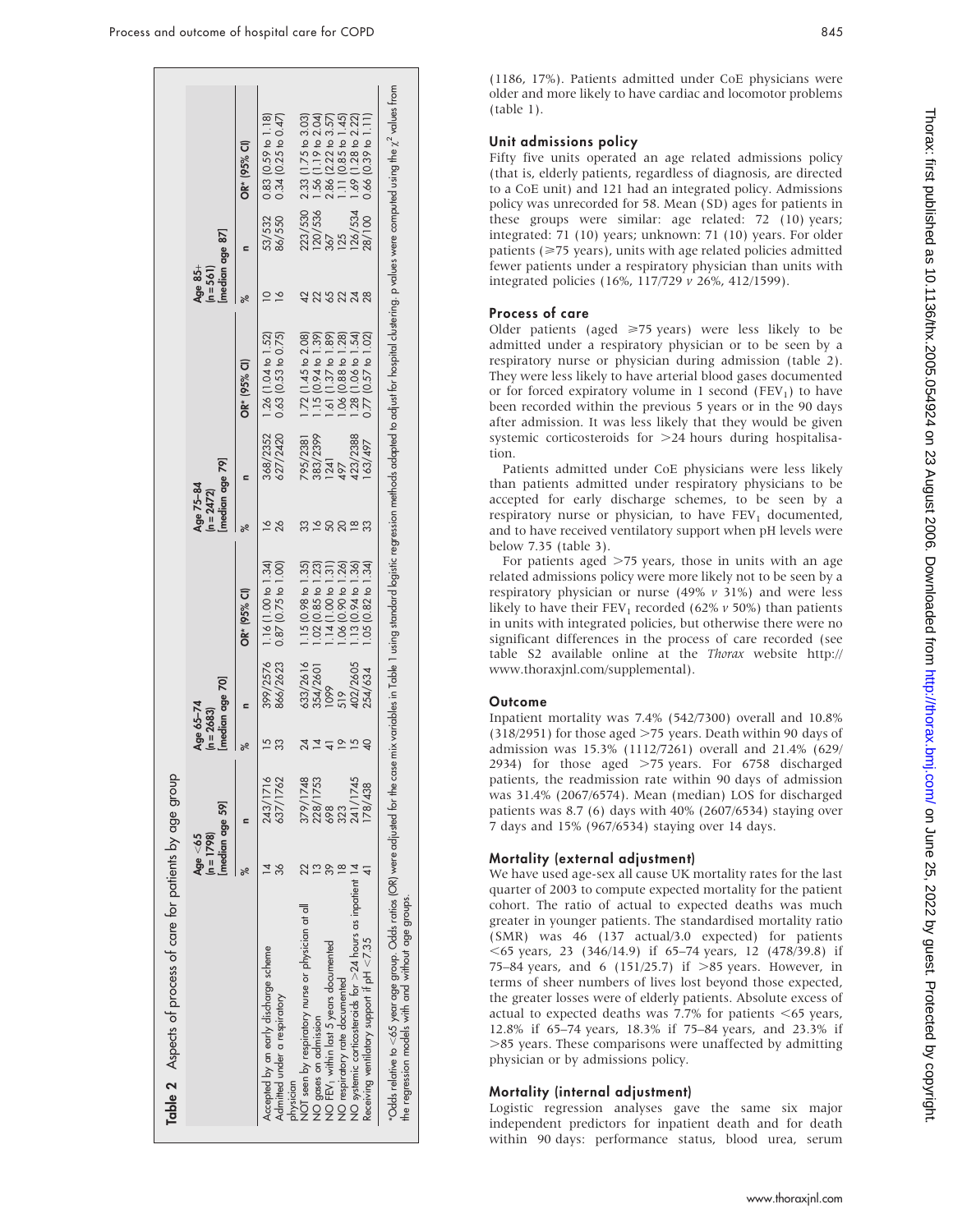|                                                              | <b>Respiratory physician</b><br>$(n = 2216)$<br>[median age 70] |             |    | General physician<br>$(n = 3711)$<br>[median age 71] |                       |    | CoE physician<br>$(n = 1186)$<br>[median age 76] |                          |  |
|--------------------------------------------------------------|-----------------------------------------------------------------|-------------|----|------------------------------------------------------|-----------------------|----|--------------------------------------------------|--------------------------|--|
|                                                              | %                                                               | $\mathbf n$ | %  | $\mathbf n$                                          | OR* (95% CI)          | %  | $\mathbf n$                                      | OR* (95% CI)             |  |
| Accepted by an early<br>discharge scheme                     | 17                                                              | 368/2116    | 15 | 523/3587                                             | $0.84$ (0.64 to 1.10) | 11 | 125/1130                                         | $0.63$ (0.45 to 0.88)    |  |
| NOT seen by respiratory<br>nurse or physician at all         | 3                                                               | 75/2159     | 36 | 1290/3623                                            | 15.1 (10.9 to 20.9)   | 48 | 547/1131                                         | 23.0 (15.7 to 33.6)      |  |
| NO gases on admission                                        | 11                                                              | 250/2167    | 17 | 598/3605                                             | $1.43$ (1.18 to 1.69) | 16 | 190/1150                                         | 1.23 (0.94 to 1.59)      |  |
| NO FEV <sub>1</sub> within last 5 years<br>documented        | 37                                                              | 815         | 46 | 1705                                                 | 1.37 (1.15 to 1.64)   | 55 | 657                                              | $1.69$ (1.35 to 2.13)    |  |
| NO respiratory rate<br>documented                            | 19                                                              | 431         | 19 | 691                                                  | 0.91 (0.76 to 1.09)   | 20 | 232                                              | $0.94$ (0.73 to 1.21)    |  |
| NO systemic corticosteroids<br>for $>$ 24 hours as inpatient | 13                                                              | 287/2144    | 17 | 617/3605                                             | 1.27 (1.05 to 1.54)   | 19 | 217/1153                                         | $1.25$ (0.95 to $1.61$ ) |  |
| Receiving ventilatory support<br>if $pH < 7.35$              | 44                                                              | 251/569     | 36 | 279/781                                              | $0.71$ (0.56 to 0.90) | 26 | 61/235                                           | $0.48$ (0.33 to 0.70)    |  |

methods adapted for hospital clustering.

albumin, arterial pH, age, and arterial oxygen saturation. Both these sets included patient age, whether actual age or age group was considered. Mortality odds ratios for age group were adjusted in random effects logistic regression for the case mix predictors relevant to each outcome (table 4). The adjusted odds of a patient aged  $>85$  years (compared with a patient aged  $\leq 65$  years) dying in hospital or within 90 days were 3.25 for dying in hospital and 2.54 for dying within 90 days. These odds were virtually unchanged (3.15 and 2.55) when the process variables of table 2 were adjusted for in addition to adjustment for case mix.

The crude mortality experience of patients by admitting physician and by admissions policy is shown in table 5. In random effects logistic regression, the adjusted (including age) odds of dying in hospital under a CoE physician relative to a respiratory physician were 1.06 (95% CI 0.78 to 1.44) and of dying within 90 days were 0.85 (95% CI 0.68 to 1.07). The adjusted odds of dying in hospital for patients in units with integrated admissions policies relative to units with age related policies were 1.19 (95% CI 0.88 to 1.61) and of dying within 90 days were 0.96 (95% CI 0.76 to 1.20).

#### Readmission

Having had a previous admission and poor performance status were the major predictors of readmission. After relevant case mix adjustment, age did not predict readmission ( $\gamma^2 = 0.83$ , p = 0.84). Crude readmission rates by admitting physician and by admissions policy ranged from 25% to 34% between hospitals and, after case mix adjustment, there was no evidence of an association with type of admitting physician ( $\chi^2 = 2.09$ , p = 0.56) or admissions policy ( $\chi^2 = 0.55$ , p = 0.76).

#### Length of stay

Regression analyses gave the same four major independent predictors for LOS beyond 1 and 2 weeks: poor performance status, low serum albumin, increased age, and reduced arterial oxygen saturation. After relevant case mix adjustment, the odds (relative to patients under 65) of staying more than 7 days in hospital were 1.19 (95% CI 1.03 to 1.37) for patients aged 65–74+ years, 1.51 (95% CI 1.29 to 1.75) for patients aged 75–84 years, and 2.15 (95% CI 1.69 to 2.73) for those aged  $>85$  years. These odds ratios remained raised (1.29, 1.75, 2.51) when, in addition, the process variables of table 2 were also adjusted for. Case mix adjusted odds ratios for hospitalisation exceeding 14 days were similar (1.17, 1.64 and 2.06), and were 1.22, 1.78 and 2.19 after further adjustment for the process variables in table 2.

For a stay of more than 7 days, adjusted (including age) odds for patients under a CoE physician relative to patients under a respiratory physician were 1.17 (95% CI 0.98 to 1.40), and under integrated relative to age related policies the adjusted odds were 1.06 (95% CI 0.88 to 1.29). For more than 14 days the adjusted odds under a CoE physician were 1.09 (95% CI 0.87 to 1.37) and for integrated policies 1.10 (95% CI 0.86 to 1.42).

#### **DISCUSSION**

The fact that severe COPD (and its burden on secondary care) is a disease of the elderly is reinforced by the current data: three quarters of admissions were over the age of 65 and more than one third were over 75 years.

The management of COPD patients does vary with age. The NICE guidelines on management should apply regardless of age, but the present data show quite clearly that fewer old

| Table 4               |                                               |      | Patient mortality by age group |                       |      |          |                                  |
|-----------------------|-----------------------------------------------|------|--------------------------------|-----------------------|------|----------|----------------------------------|
|                       | Died in hospital (during index audit episode) |      |                                |                       |      |          | Died within 90 days of admission |
| <b>Patient</b><br>age | N                                             | $\%$ | n/N                            | OR* (95% CI)          | %    | n/N      | OR† (95% CI)                     |
| $<$ 65                | 1798                                          | 3.4  | 59/1749                        | 1.00                  | 7.9  | 137/1738 | 1.00                             |
| $65 - 74$             | 2683                                          | 6.3  | 165/2600                       | 1.45 (1.04 to 2.02)   | 13.4 | 346/2589 | 1.38 (1.10 to 1.74)              |
| $75 - 84$             | 2472                                          | 9.7  | 233/2412                       | 1.97 (1.42 to 2.73)   | 19.9 | 478/2396 | 1.86 (1.49 to 2.34)              |
| $85+$                 | 561                                           | 15.8 | 85/539                         | $3.25$ (2.18 to 4.85) | 28.1 | 151/538  | 2.54 (1.89 to 3.42)              |
| _ _ _ _ _ _ _ _ _ _   |                                               |      |                                |                       |      |          |                                  |

Random effects logistic regression:

\*In hospital: odds ratio adjusted for performance status, arterial saturation, blood urea, pH, serum albumin, FEV<sub>1</sub>, x ray cancer, and x ray pneumonia.

-90 day: odds ratio adjusted for performance status, blood urea, serum albumin, pH, arterial saturation, x ray cancer, weight, and smoking status.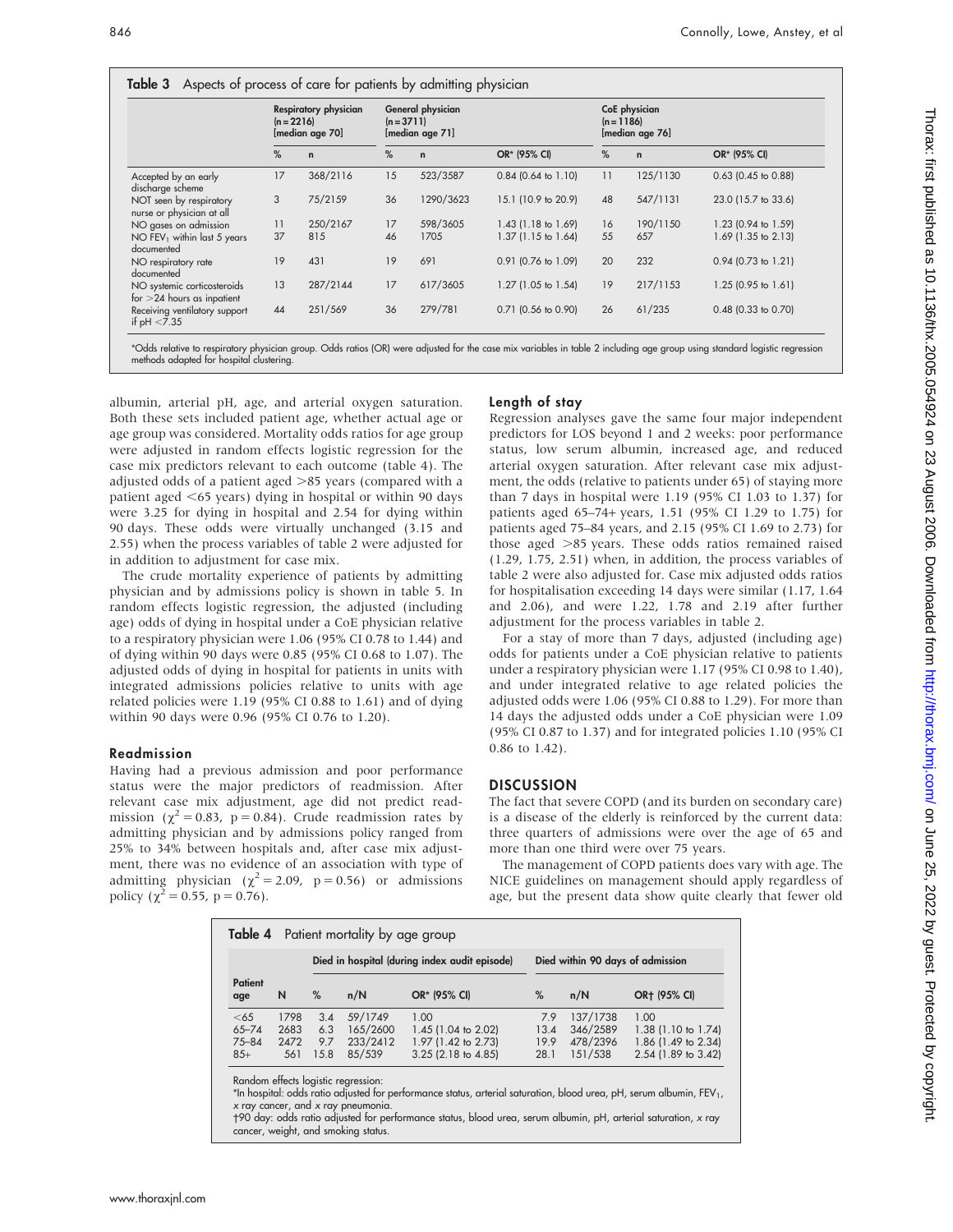|                                |      |      | Died in hospital (during<br>index audit episode) | Died within 90 days of<br>admission |          |  |
|--------------------------------|------|------|--------------------------------------------------|-------------------------------------|----------|--|
|                                | N    | %    | n/N                                              | %                                   | n/N      |  |
| Admitting physician            |      |      |                                                  |                                     |          |  |
| Respiratory                    | 2216 | 6.8  | 145/2137                                         | 15.7                                | 335/2129 |  |
| General                        | 3711 | 7.1  | 257/3627                                         | 14.2                                | 510/3602 |  |
| CoE                            | 1186 | 9.3  | 107/1151                                         | 17.7                                | 203/1146 |  |
| Other/unknown                  | 401  | 8.6  | 33/385                                           | 16.7                                | 64/384   |  |
| Type of unit admissions policy |      |      |                                                  |                                     |          |  |
| Patients aged <75              |      |      |                                                  |                                     |          |  |
| Age related                    | 1049 | 4.7  | 47/1007                                          | 121                                 | 121/1003 |  |
| Integrated                     | 2332 | 5.3  | 120/2260                                         | 11.1                                | 248/2242 |  |
| Unknown                        | 1100 | 5.3  | 57/1082                                          | 10.5                                | 114/1082 |  |
| Patients aged 75+              |      |      |                                                  |                                     |          |  |
| Age related                    | 729  | 9.8  | 69/704                                           | 20.3                                | 142/701  |  |
| Integrated                     | 1599 | 11.2 | 175/1557                                         | 21.7                                | 335/1546 |  |
| Unknown                        | 705  | 10.7 | 74/690                                           | 22.1                                | 152/687  |  |

people receive the full package of investigations or management recommended.<sup>2</sup> The reasons for this are unclear as there are overlapping organisational features that could contribute.

Some hospitals organise acute admissions primarily by age and it is not surprising that, if older people are selectively admitted under CoE physicians, fewer will be seen by respiratory physicians or respiratory nurses. However, even in hospitals with integrated admission policies there are disturbing age related deficiencies in other aspects of the process of care.

Despite clear evidence of the benefit of systemic corticosteroid therapy in this situation (improved lung function and gas exchange, reduction in hospital stay<sup>12–17</sup>), elderly patients were less likely to receive systemic corticosteroids. They were less likely to have blood gases checked on admission and, when gases were done and demonstrated acidosis, the elderly were less likely to be offered ventilatory support even though non-invasive ventilation (without intubation) has few contraindications.<sup>18</sup> A quarter of those over 85 years of age neither had gases checked nor received oral steroids. These process deficiencies occurred largely irrespective of the specialty to which elderly patients were admitted. If these basic and important markers of care are not being performed for older people, it raises questions about the more detailed aspects of their care not measured in this study.

Early discharge schemes are well documented as being safe and liked by patients. The lower rate of acceptance of elderly patients (admitted under geriatricians) onto early discharge schemes, though probably contributing to the greater length of stay seen in the elderly, is arguably of less concern. The audit made no attempt to assess the appropriateness of referral or acceptance of individuals onto such schemes and did not collect data on cognitive impairment, a relative contraindication to inclusion. Nonetheless, the non-significant trend to lower use of such schemes in age related units, coupled with their lower use by geriatricians, suggests either impaired access to or impaired awareness of the presence or value of these evidence based services.<sup>19–22</sup> Hospital organisation and physician awareness rather than clinical need may therefore dictate availability to the patient.

Reassuringly, despite the fact that older patients admitted under both general physicians and geriatricians were less likely to receive ventilatory support if acidotic (table 3), there was no overall age related difference in provision of ventilatory support to acidotic patients (table 2) which suggests that acidotic elderly patients were more likely to be admitted under respiratory physicians initially.

Even after allowing for considerable age related differences in case mix between elderly and younger patients, advanced age was a major adverse prognostic factor for inpatient mortality and 3 month mortality. Indeed, in an almost identical replication of the results of the previous national audit,<sup>7</sup> patients aged over 85 years were three times more likely to die than those aged under 65 years. There were similar (again independent) age related differences in LOS, but no such differences in readmission rates.

Analysing predictors of outcomes of care in an observational study is difficult. Although consecutive cases were included from a large number of hospitals and the total number of cases is large, there are many potential confounding influences. One challenge is to find a reliable comparator. For the outcome of death we performed the logistic regressions using age of patients within the study and then separately using the age specific mortality for the UK population. The SMR due to COPD exacerbations compared with the national expected mortality is less marked in the very old, largely because they have an increased underlying mortality risk. However, absolute numbers of deaths in the very old are much greater and thus there is a greater opportunity to intervene and save lives, which makes the deficiencies in process of care more worrying.

Readmission rates were not related to age but were related to whether or not the patient had been admitted previously. This might suggest that non-disease related (and unmeasured) factors (patient/carer expectations, social support) are more important. Alternatively (and arguably more likely), previous admission may simply be a marker of severity.

We were not able to show whether an age related admissions policy is better or worse than an integrated system. Indeed, none of the measured factors (access to respiratory specialist care during admission, type of admission policy, type of admitting physician) had any independent bearing on mortality rate, LOS, or readmission of elderly patients. Similarly, we did not find any statistical link between process of care and outcome despite some potentially important differences in process of care between those admitted under geriatricians and respiratory physicians. The age related process deficiencies that did exist did not appear to contribute to the excess mortality in the elderly. The reasons for this are unclear. It may be that the age related process differences were relatively small in terms of the relative proportions of patients in each age group suffering a disadvantage. While this is superficially reassuring (especially given the large proportion of elderly patients), what